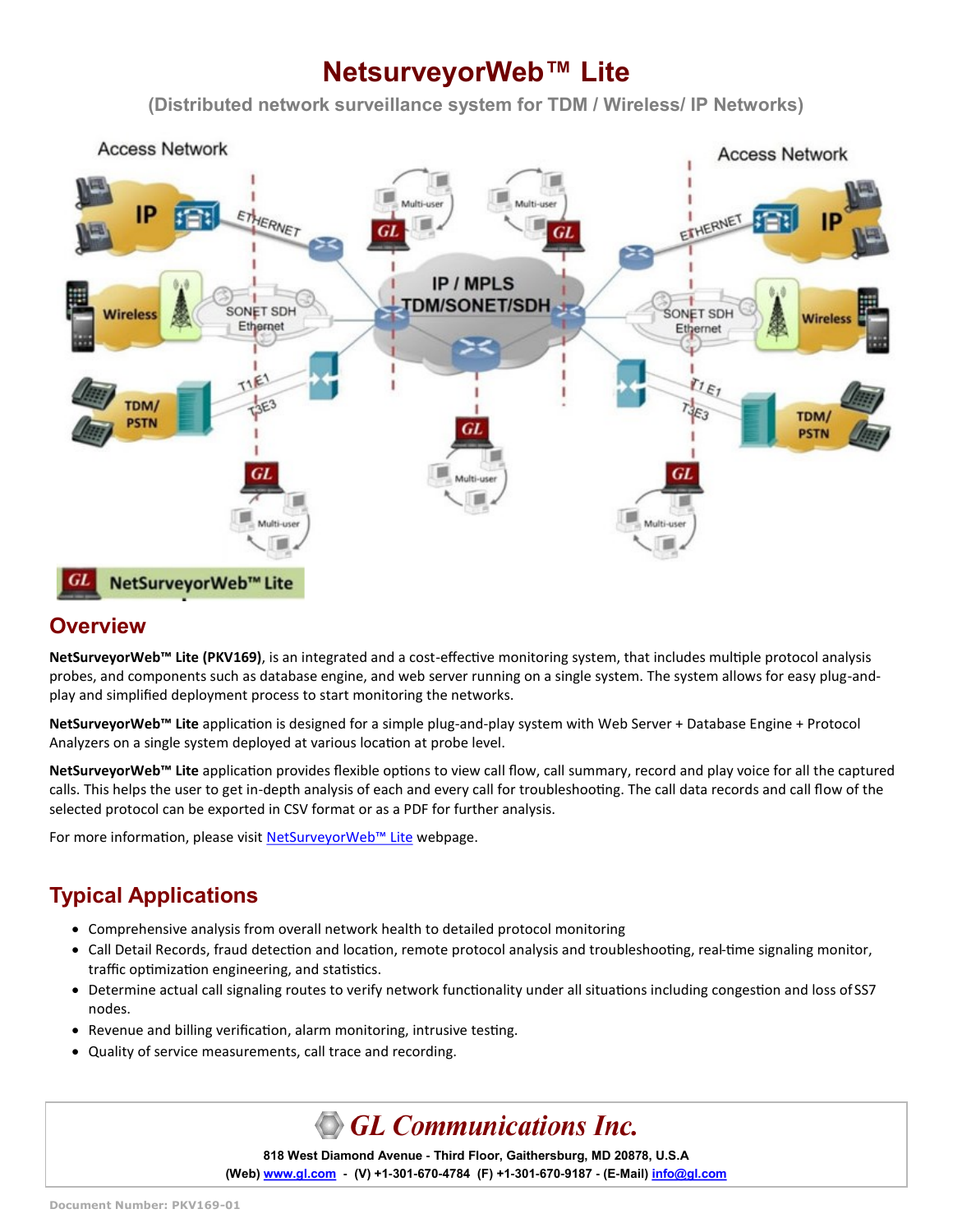### **Main Features**

#### **Web Based UI**

- Offers historical data retention up to 9 GB
- Access real-time and historic data remotely via browser based clients.
- Interfaces with Oracle database.
- Web administration features to monitor the connected probe status, database loader status, alarms, and perform database maintenance
- Multi-user support.
- Modular and distributed architecture is capable of theoretically 'infinite capacity'.

#### **Call Detail Records**

- Ability to customize column views with sorting capabilities for call detail records.
- Easy navigation of records to display Previous or Next Hour, Day, Month, Year through navigation tool
- Ability to export the call detail records displayed based on time filter or record index as PDF and CSV
- Ability to play voice files for GSM and TRAU protocols
- Decode SMS in different languages for GSM CDRs
- Provides options to view CDR, Ladder Diagram, and Protocol Decodes of a selected frame in a single view.

#### **Filter & Search Calls of Interest**

- Drill-down to calls of interest with filter and/or search options
- Customize Filters (Date, Time, and other call control parameters.
- Apply single or multiple filters for data analysis; use logical operators between filters

#### **Key Performance Indicators (KPI's)**

- Voice Quality (MOS, R-Factor)
- Signal level, Nosie Level, and Echo
- Delay Measurements (RTD, OWD)
- Signaling Messages and Traffic Types
- Call Duration and Call Volume
- Call Status (Completed, Busy, Success, Failure)

#### **Physical Layer Monitoring**

- Physical Layer Alarms (Link Status, Carries Loss, Sync Loss, …)
- Automatically alert users when "Calls of Interest" occur
- Set alarm conditions and generate alerts of different types like email alert, visual alert, audible alert, or even log into tables for future analysis.
- Provides database query methods to gather status, statistics, events, and results.

#### **Alerts and Indicators**

- Automatically alert users when "Calls of Interest" occur
- Set alarm conditions and generate alerts of different types like email alert, visual alert, audible alert, or even log into tables for future analysis
- Provides database query methods to gather status, statistics, events, and results

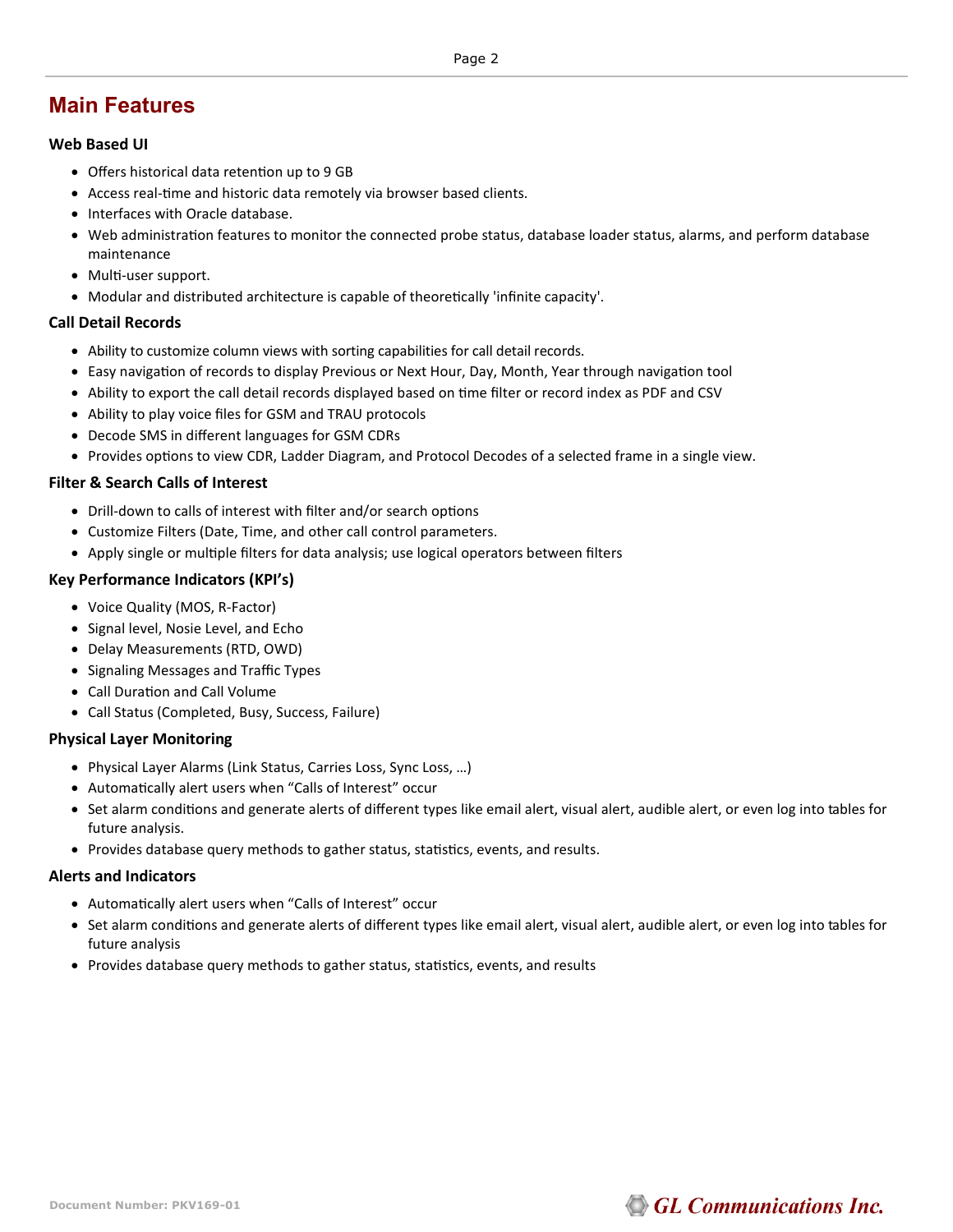### **System Architecture**

GL's NetSurveyorWeb™ has a three tier architecture. The first layer consists of GL's **Protocol Analyzer Probes** which are capable of tapping into live call traffic and non-intrusively capture signaling message summary and build CDRs. The second layer is the **Data Layer**  where the captured data is stored into a database. This layer consists of a listener, and a SQL DBMS (such as Oracle) components. Listener will listen to the connected probes, receives data, and feeds the data to DB. The last layer is the **Data Access Layer** controlled by Web Server and Client application where the data presentation logic is contained.

Users can log into the central system locally or remotely to view the collected real-time and historic data including call parameters, layer 1 **status** display, as well as layer 2 and 3 analysis. Also available is the ability to filter the call records using a variety of filtering mechanisms including time/date, signaling and traffic parameters.

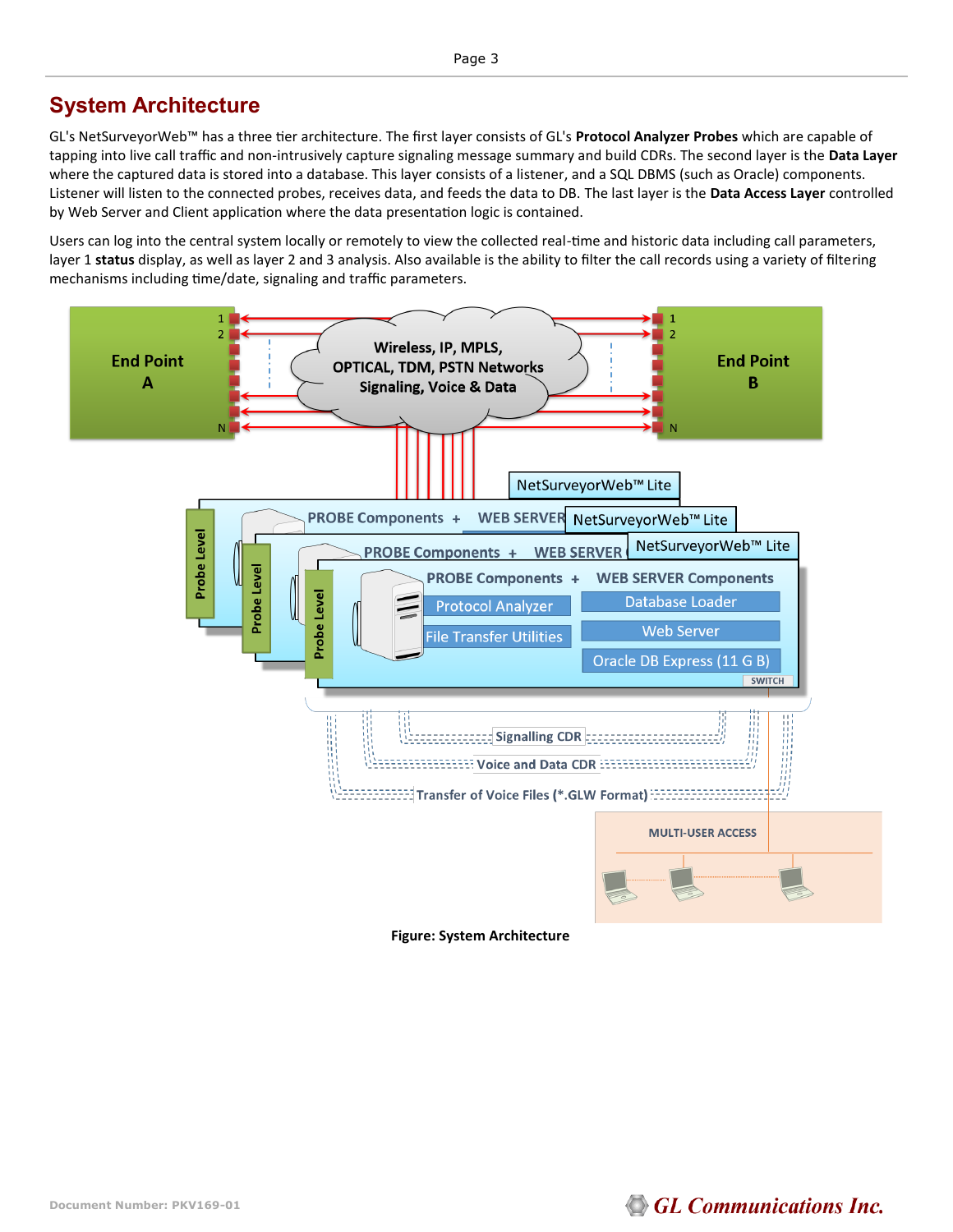## **Call Data Records (CDR) View**

| GL NetSurveyorWeb         |                                                                                                                                                                         | <b>Refresh</b>                                                       | Protocol VOIP (SIP & H323)                                                                                                                                                                                                                                                                                                                                                                                                                            | V Type CDR                                                              | v                          |
|---------------------------|-------------------------------------------------------------------------------------------------------------------------------------------------------------------------|----------------------------------------------------------------------|-------------------------------------------------------------------------------------------------------------------------------------------------------------------------------------------------------------------------------------------------------------------------------------------------------------------------------------------------------------------------------------------------------------------------------------------------------|-------------------------------------------------------------------------|----------------------------|
| Quick CDR                 | <b>Data</b><br><b>Reports</b><br><b>C</b> Alarms                                                                                                                        | <b>System Status at</b><br><b>A</b> Users<br>2020-07-24 03:27:07     | $\bm\omega$                                                                                                                                                                                                                                                                                                                                                                                                                                           |                                                                         |                            |
| <b>Custom CDR</b>         | <b>Ouick CDR \ All Calls</b>                                                                                                                                            |                                                                      |                                                                                                                                                                                                                                                                                                                                                                                                                                                       |                                                                         |                            |
| <b>CDR</b>                | Date: 2020-07-23 a 2020-07-23 a Time: $\begin{bmatrix} 0.000000 & -\frac{1}{2} \\ 0.00000 & -\frac{1}{2} \end{bmatrix}$ 23:59:59 $\begin{bmatrix} 2 \\ 2 \end{bmatrix}$ |                                                                      | 0k                                                                                                                                                                                                                                                                                                                                                                                                                                                    |                                                                         |                            |
| <b>Priority NOI Calls</b> | Today Yesterday Last 7 Days Last 30 Days All                                                                                                                            |                                                                      |                                                                                                                                                                                                                                                                                                                                                                                                                                                       |                                                                         |                            |
| <b>High NOI</b>           | End to End Callflow & Actions v Query Execution Time : 0.18747 Seconds                                                                                                  |                                                                      |                                                                                                                                                                                                                                                                                                                                                                                                                                                       |                                                                         |                            |
| <b>Medium NOI</b>         | Quick Search: nafficSumID<br>◡                                                                                                                                          | ∢ ∢<br>$\sqrt{60}$                                                   | $\begin{array}{c c c c c c} \hline \multicolumn{1}{c }{\textbf{d}} & \multicolumn{1}{c }{\textbf{d}} & \multicolumn{1}{c }{\textbf{b}} & \multicolumn{1}{c }{\textbf{b}} & \multicolumn{1}{c }{\textbf{b}} & \multicolumn{1}{c }{\textbf{b}} & \multicolumn{1}{c }{\textbf{b}} & \multicolumn{1}{c }{\textbf{b}} & \multicolumn{1}{c }{\textbf{b}} & \multicolumn{1}{c }{\textbf{b}} & \multicolumn{1}{c }{\textbf{b}} & \multicolumn{1}{c }{\textbf$ | Page Size: 20<br>$\checkmark$                                           | Sort Order: STARTTIME DESC |
| Low NOI                   |                                                                                                                                                                         |                                                                      |                                                                                                                                                                                                                                                                                                                                                                                                                                                       |                                                                         |                            |
| Default KPIs              | SINo Calling Number Called Number                                                                                                                                       | StartTime                                                            | Duration:                                                                                                                                                                                                                                                                                                                                                                                                                                             | Call Success Voice Quality-L Voice Quality-R Failure Cause C_MOS-L C_MO |                            |
| <b>Basic KPIs</b>         | $E$ $E$ $E$ $i$ $i$<br><b>Call Flow</b>                                                                                                                                 | 0162@10.10.1.6 0162@10.10.1.5 2020-07-23 22:44:21.934 00:01:09.184 1 |                                                                                                                                                                                                                                                                                                                                                                                                                                                       | Good<br>Good                                                            | $\circ$<br>4.20<br>4.20    |
| OC Priority Setup         | $E$ $E$ $E$ $i$ 2<br>Call Flow                                                                                                                                          | 0156@10.10.1.6 0156@10.10.1.5 2020-07-23 22:44:20.373 00:01:09.523 1 |                                                                                                                                                                                                                                                                                                                                                                                                                                                       | Good<br>Good                                                            | $\circ$<br>4.20<br>4.20    |
|                           | $C$ $D$ 3<br><b>Call Flow</b>                                                                                                                                           | 0152@10.10.1.6 0152@10.10.1.5 2020-07-23 22:44:18.813 00:01:11.944 1 |                                                                                                                                                                                                                                                                                                                                                                                                                                                       | Good<br>Good                                                            | $\circ$<br>4.20<br>4.20    |
| MailBox                   | Call Flow<br>COD 4                                                                                                                                                      | 0116@10.10.1.6 0116@10.10.1.5 2020-07-23 22:44:08.433 00:01:33.985 1 |                                                                                                                                                                                                                                                                                                                                                                                                                                                       | Good<br>Good                                                            | 4.20<br>$\circ$<br>4.20    |
| Config                    | $E$ ( $E$ ) 5<br><b>Call Flow</b>                                                                                                                                       | 0100@10.10.1.6 0100@10.10.1.5 2020-07-23 22:44:03.232 00:01:37.205 1 |                                                                                                                                                                                                                                                                                                                                                                                                                                                       | Good<br>Good                                                            | 4.20<br>4.20<br>$\circ$    |
|                           | COD 6<br><b>Call Flow</b>                                                                                                                                               | 0093@10.10.1.6 0093@10.10.1.5 2020-07-23 22:44:02.172 00:01:09.404 1 |                                                                                                                                                                                                                                                                                                                                                                                                                                                       | Good<br>Good                                                            | 4.20<br>4.20<br>$\circ$    |
| Admin                     | $E$ $E$ $E$ $T$<br><b>+</b> Call Flow                                                                                                                                   | 0079@10.10.1.6 0079@10.10.1.5 2020-07-23 22:43:58.012 00:01:16.544 1 |                                                                                                                                                                                                                                                                                                                                                                                                                                                       | Good<br>Good                                                            | $\circ$<br>4.20<br>4.20    |
| <b>W</b> Utilization      | + Call Flow <b>COD</b> 8                                                                                                                                                | 0070@10.10.1.6 0070@10.10.1.5 2020-07-23 22:43:54.912 00:01:35.925 1 |                                                                                                                                                                                                                                                                                                                                                                                                                                                       | Good<br>Good                                                            | 4.20<br>$\circ$<br>4.20    |
|                           | $E$ $E$ $E$ $3$<br><b>+</b> Call Flow                                                                                                                                   | 0046@10.10.1.6 0046@10.10.1.5 2020-07-23 22:43:45.021 00:01:13.204 1 |                                                                                                                                                                                                                                                                                                                                                                                                                                                       | Good<br>Good                                                            | $\circ$<br>4.20<br>4.20    |
|                           | Call Flow<br>COD 10                                                                                                                                                     | 0032@10.10.1.6 0032@10.10.1.5 2020-07-23 22:43:40.851 00:01:16.204 1 |                                                                                                                                                                                                                                                                                                                                                                                                                                                       | Good<br>Good                                                            | 4.20<br>4.20<br>$\circ$    |
|                           | <b>Call Flow</b><br>E(D)<br>11                                                                                                                                          | 0029@10.10.1.6 0029@10.10.1.5 2020-07-23 22:43:40.381 00:01:54.726 1 |                                                                                                                                                                                                                                                                                                                                                                                                                                                       | Good<br>Good                                                            | $\circ$<br>4.20<br>4.20    |
|                           | $\bullet$ Call Flow $C$ $D$ 12                                                                                                                                          | 0199@10.10.1.6 0199@10.10.1.5 2020-07-23 22:43:30.471 00:01:39.265 1 |                                                                                                                                                                                                                                                                                                                                                                                                                                                       | Good<br>Good                                                            | 4.20<br>4.20<br>$\circ$    |

**Figure: Call Detail Records View**

The real-time data view provides visibility into each individual call. Each call can be investigated based on call control, signaling and traffic parameters. Flexible filtering can help you organize and identify "Calls of Interest". The CDR view includes -

#### **Frame Summary**

Frame summary view provides summary of signaling data along with the decodes in the form of Hexdump.

#### **Traffic Summary**

This option is currently available only for IP calls. Each call can be expanded to reveal per stream RTP statistics. The RTP/audio parameters such as payload type, total packet count, missing / duplicate / reordered / discarded packet count or %, MOS/R-Factor, cumulative packet loss, delay, and jitter values are displayed.

#### **Graph View for each call**

This call flow graph allows easy verification of the messages exchanged and the status of the call.

Users can also select any messages and observe the corresponding decode message details in the decode view.

#### **Merge View**

This feature display Ladder diagram and Decodes of the selected message in a single view. Hide/Show any of these views in order to easily view the information properly.

#### **Navigation and Search Tools**

Navigate through records easily using Previous and Next Hour, Day, Month, and Year options as required. A particular call of interest can be searched using the **Quick Search** option.

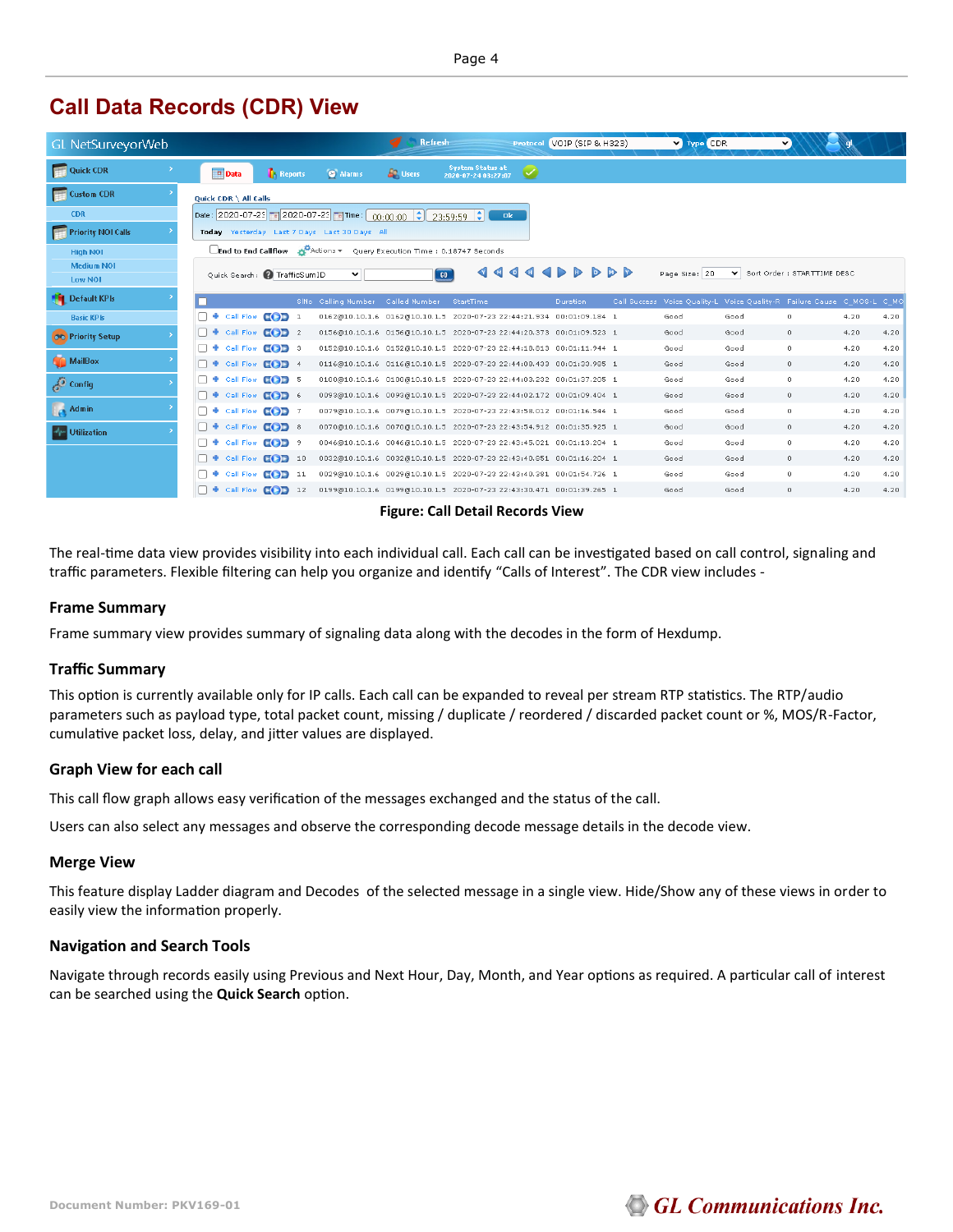### **Call Data Records (CDR) View** *(Contd.)*

#### **Quick View CDR**

Quick CDR View is a combination of Custom Filters and Column View, user can create their own Quick View groups and add the required columns in the created group to be displayed on the Data View. Default Quick CDR View is provided for all the protocols such as All Calls, Failed Calls, Passed Calls, VoLTE Enabled Calls, CS Fallback, Poor LMOS, Good LMOS, Longer Duration Calls, and more.

#### **Multi-protocol call flow**

This feature is useful in testing inter-operability of different types of networks, say for example SIP-to-SS7. The Multiprotocol Call Flow provides the flow of messages exchanged between different nodes in the form of a ladder diagram along with the ability to display respective signaling decodes, thus providing visibility into complete end-to-end call flow.







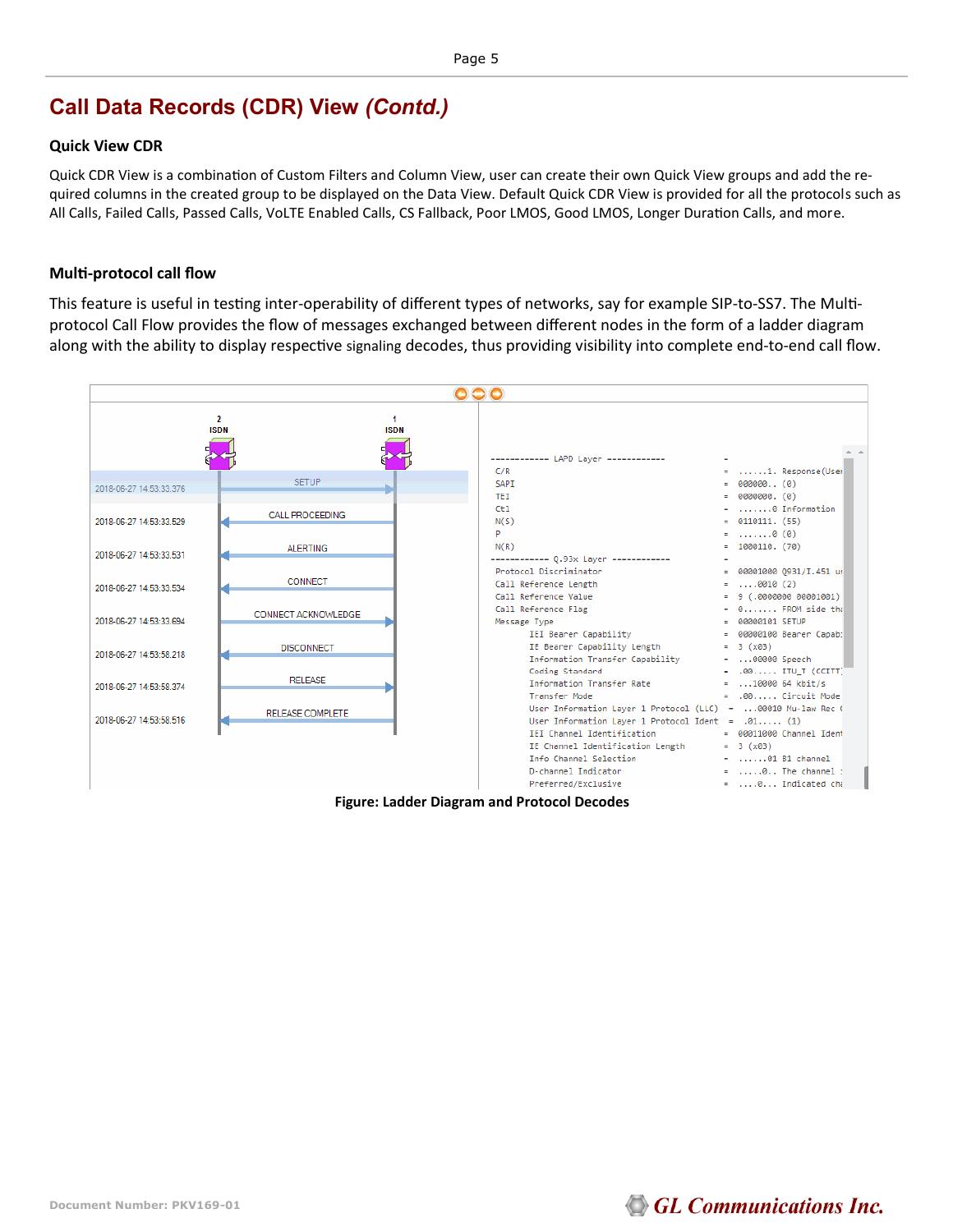### **Alarm Settings**

Trigger alarms and alerts whenever calls-of-interest occur, a network link failure is detected, or regularly at scheduled intervals. Directly access the pre-configured filter profiles or the KPI profiles to trigger alarms and alerts either when the custom filters conditions are passed, or send the pre-defined KPI report hourly, daily, monthly or yearly. Alert actions can be defined based on the output of the alarm conditions such as like email alert, visual alert, audible alert, SMS alerts, exporting data, setting alarm severity, or even log into tables for future analysis. Alarm Severity type can be set as Minor, Major, or Critical.

Flexible options are provided to save alarm filters as profiles, add, edit or delete the existing alarms, selection of user KPIs, and selection of Custom filters. Schedule alarms and alerts for hourly, daily, monthly, or yearly.

|                                                                                                                                                                                                             |                                                                                 |                          |                                                          | Filter Name Duration                                                                                                                | <b>Save Filter</b> |                          |                                             |                |                                                                                                                                                 |
|-------------------------------------------------------------------------------------------------------------------------------------------------------------------------------------------------------------|---------------------------------------------------------------------------------|--------------------------|----------------------------------------------------------|-------------------------------------------------------------------------------------------------------------------------------------|--------------------|--------------------------|---------------------------------------------|----------------|-------------------------------------------------------------------------------------------------------------------------------------------------|
|                                                                                                                                                                                                             |                                                                                 |                          |                                                          | $ \circledcirc$ Basic $\circledcirc$ Expression                                                                                     |                    |                          |                                             |                |                                                                                                                                                 |
| Filter1                                                                                                                                                                                                     | Add Filter Clear All Filters Show Expression<br>AND X                           |                          |                                                          |                                                                                                                                     |                    |                          |                                             |                |                                                                                                                                                 |
|                                                                                                                                                                                                             | Duration                                                                        | ▼∣                       | EqualTo                                                  | 00:00:52.000134                                                                                                                     |                    | And                      | <b>Add Condition</b>                        | $\pmb{\times}$ |                                                                                                                                                 |
|                                                                                                                                                                                                             | Duration                                                                        | ▾                        | EqualTo                                                  | Ex: 00:10::58.009333<br>00:00:40                                                                                                    |                    | And                      | <b>Add Condition</b>                        | $\pmb{\times}$ |                                                                                                                                                 |
|                                                                                                                                                                                                             |                                                                                 |                          |                                                          | Ex: 00:10::58.009333                                                                                                                |                    |                          |                                             |                |                                                                                                                                                 |
| <b>Alarm Threshold</b><br>Severity<br>Alarm for every<br>Start traverse from<br><b>Alarm Alert</b><br>Show Visual Alert<br>Audible Alert<br>Alarm Logging<br>Send E-Mail Alert<br>Attachment<br>Cc:<br>Boo: | Minor<br>● Periodic ● Consolidated<br>5<br>ColumnView<br>Email To: Myost@gl.com | Minute                   |                                                          | $\mathbf{v}$<br>v on All Days v Starting from Now<br>Beginning v of the Database till alarm trigger time<br>$\overline{\mathbf{v}}$ |                    | v to NoLimit             | ▼                                           |                | 4 -- Webpage Dialog<br>$\epsilon$ http://192.168.1.222/557Web/GUI/Forms/PopUpAlarms.aspx<br>Do Not Prompt Again<br>Click OK & Continue          |
| Message                                                                                                                                                                                                     | This Call has exceeded Billing Duration of 40 secs.                             |                          |                                                          |                                                                                                                                     |                    |                          |                                             |                | http://192.168.1.222/557Web/ Dinternet                                                                                                          |
|                                                                                                                                                                                                             | <b>GL</b> Communications Inc.<br>GL NetSurveyor Web 5.9.9                       |                          | Telecommunication Products and Consulting                |                                                                                                                                     |                    |                          |                                             |                | Report Generated on : 2015-09-07 10:59:54                                                                                                       |
|                                                                                                                                                                                                             | <b>Email Message:</b>                                                           |                          |                                                          |                                                                                                                                     |                    |                          |                                             |                |                                                                                                                                                 |
|                                                                                                                                                                                                             | <b>Alarm Configuration Details:</b>                                             | Alarm Name:<br>Alarm ID: | Alarm Severity: Minor                                    | This is SS7 alarm based on CIC value.<br>SS7CIC<br>151<br>Alarm Condition : ( ( (CIC = '1' ) ) )                                    |                    |                          |                                             |                |                                                                                                                                                 |
|                                                                                                                                                                                                             | <b>Alarm Status Details:</b>                                                    |                          |                                                          |                                                                                                                                     |                    |                          |                                             |                |                                                                                                                                                 |
|                                                                                                                                                                                                             |                                                                                 | Starttime:<br>Result:    | Sampling Duration:<br>Last Run Date:<br>Total Run Count: | Now TO NoLimit ON All Days<br>5 Minute<br>07-09-2015 10:59:53<br>Last Traversed Record: 829579<br>1                                 |                    |                          |                                             |                | 829579,829578,829577,829576,829575,829574,829573,829549,829524,829572,<br>829548,829523,829571,829547,829521,829570,829546,829520,829569,829545 |
|                                                                                                                                                                                                             |                                                                                 |                          |                                                          |                                                                                                                                     |                    |                          |                                             |                |                                                                                                                                                 |
| <b>Support</b>                                                                                                                                                                                              |                                                                                 |                          |                                                          | <b>Other Links</b>                                                                                                                  |                    |                          |                                             |                |                                                                                                                                                 |
| Contact US                                                                                                                                                                                                  |                                                                                 |                          |                                                          | Latest News at GL                                                                                                                   |                    | <b>Download Software</b> |                                             |                | Call & Signaling Analysis                                                                                                                       |
|                                                                                                                                                                                                             | <b>Newsletter Archive</b>                                                       |                          |                                                          | <b>Press Releases</b>                                                                                                               |                    |                          | <b>Download Documentation</b>               |                | Protocol Analysis                                                                                                                               |
|                                                                                                                                                                                                             | Newsletter Subscription                                                         |                          |                                                          | <b>Product Brochures</b>                                                                                                            |                    |                          | T1/E1/T3/E3/OC-3/OC-12/STM-1/STM-4 Analysis |                | <b>Echo Canceller Testing</b>                                                                                                                   |
|                                                                                                                                                                                                             | Newsletter Unsubscription                                                       |                          |                                                          | <b>Presentations</b>                                                                                                                |                    |                          | Digital/Analog Call Simulation              |                | Voice Quality Testing                                                                                                                           |
|                                                                                                                                                                                                             |                                                                                 |                          |                                                          | <b>Complete List of Products</b>                                                                                                    |                    |                          | VolP Analysis/Simulation                    |                | Other Test Products                                                                                                                             |

**Figure: Alarm Settings and Email Alerts**

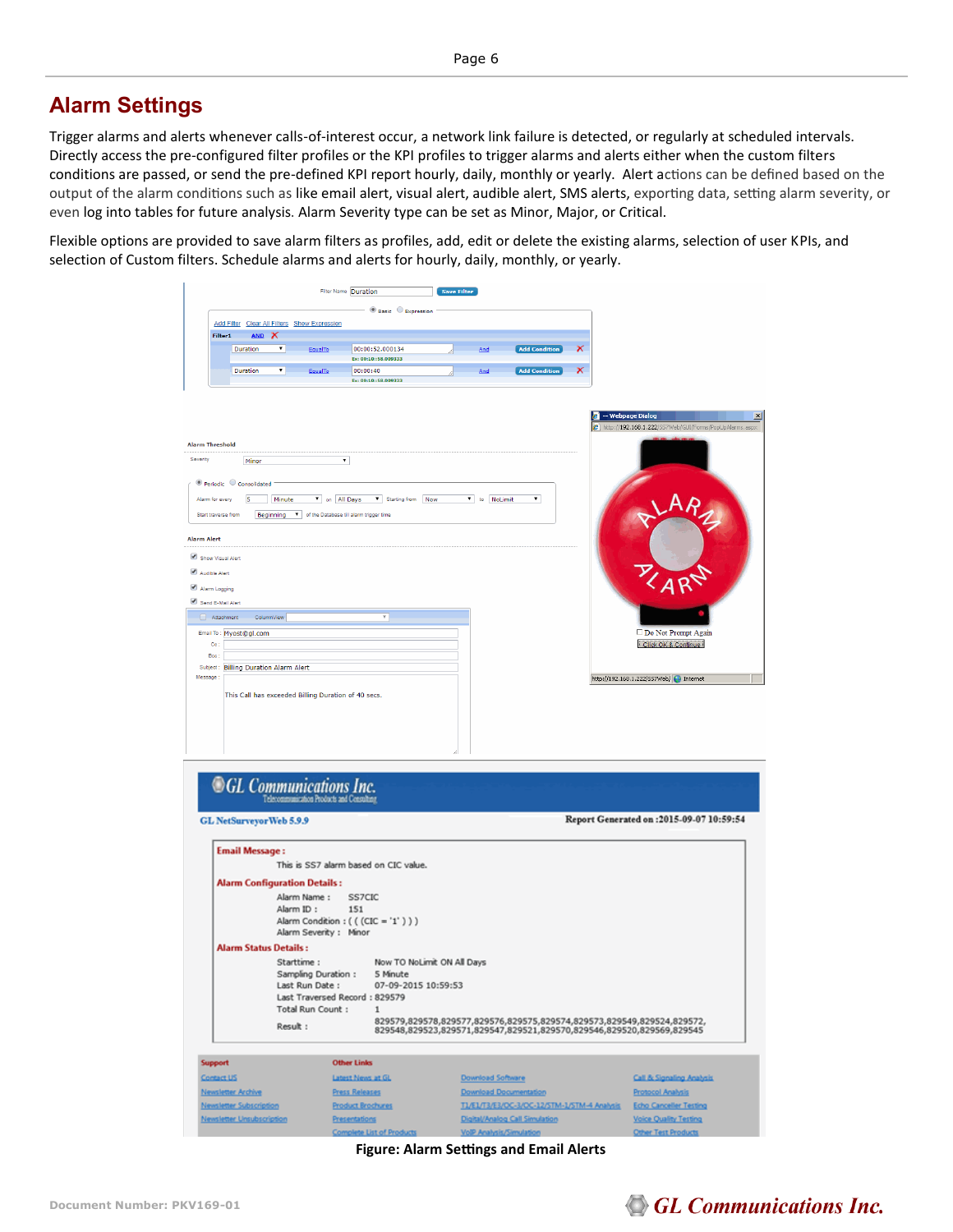### **Graphs & Reports**

Report provide an overall summary of the captured signaling, and traffic over the entire network with the help of useful graphs. Graphs are available in the form of Bar Graph, Pie Chart, Dot Graph, along with the data in tabular format for each of the plotted graph. Reports can be generated for all calls or filtered records only.

## **Report Configuration**

**NetSurveyorWeb™** allows users to add new KPIs and customize the reports based on SQL Queries using Report Configuration feature. The Add / Import KPI feature allows user to Add / Import the required KPI to the existing KPI group. This will avoid the user from creating the new KPI if it is readily available. Also, with the add option, the KPI profiles will be automatically updates whenever the user who created this KPI does any modification. The import option will give full permission to the user to edit the KPIs as required.





**Figure: Report Configuration**

# **GL Communications Inc.**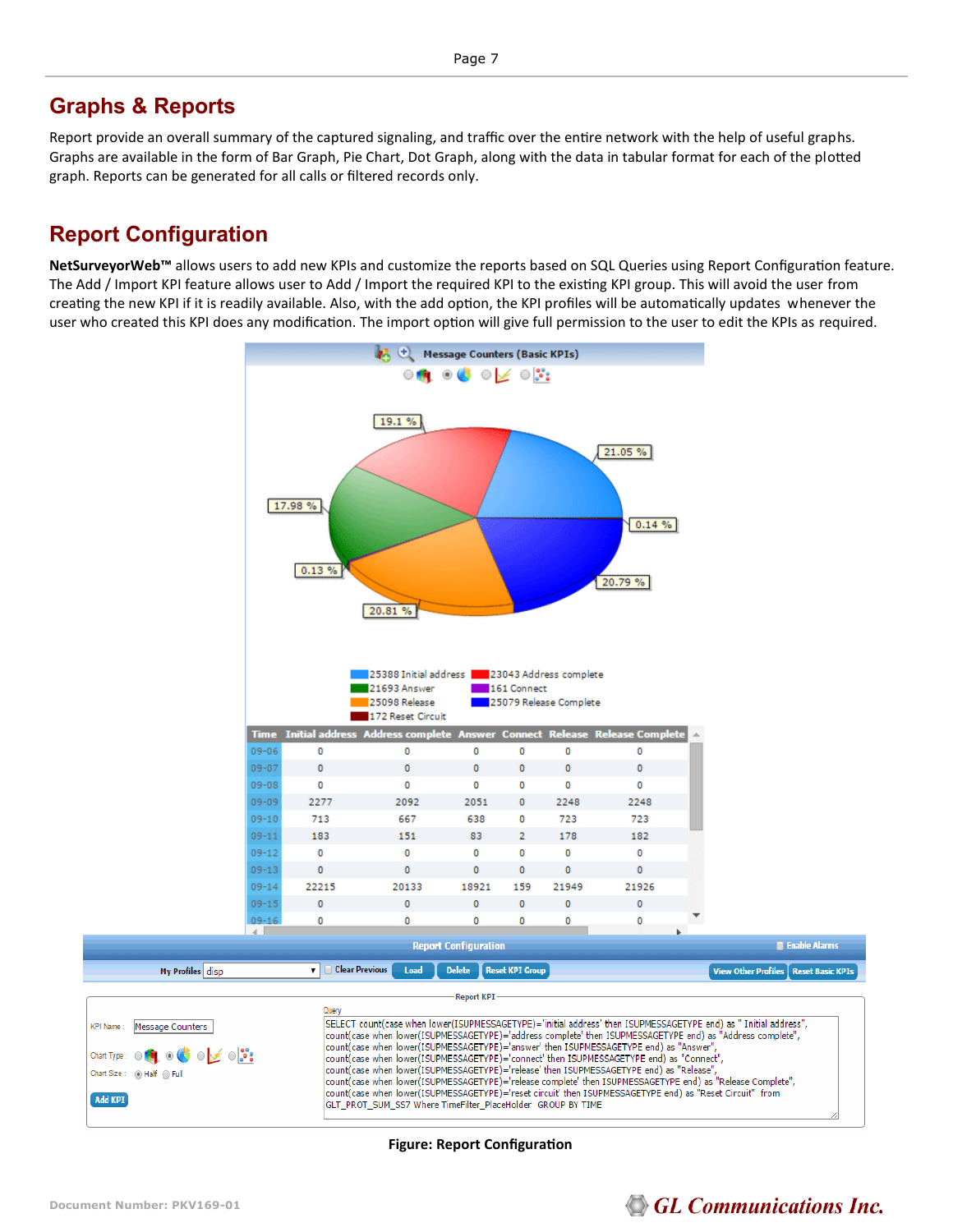# **Supported KPIs**

| <b>Protocol Type</b>               | <b>Basic KPIs</b>                                                                                                                                                                                                                                   |
|------------------------------------|-----------------------------------------------------------------------------------------------------------------------------------------------------------------------------------------------------------------------------------------------------|
| <b>VoIP SIP</b><br>(SIP and H.323) | • Answer Call<br>• Call Duration<br>• Listening MOS<br>• Conversational MOS<br>• Session Request Delay (Successful Calls)<br>• Session Request Delay (Unsuccessful Calls)<br>• Session Disconnect Delay<br>• Failure Cause<br>• Average Packet Loss |
| SS7                                | • Call Completion<br>• Disposition Count<br>• Billing Duration<br>• Message Counters<br>• Link_MessageCounters                                                                                                                                      |
| T1E1 Layer 1                       | • T1E1 Events                                                                                                                                                                                                                                       |
| <b>ISDN</b>                        | • Call Completion<br>• Call Types                                                                                                                                                                                                                   |
| <b>GSM</b>                         | • Mapped Vs UnMapped<br>$\bullet$ SMS<br>• Top 5 SMS<br>• Total CDRs on different links<br>• Total SMS on different links                                                                                                                           |
| <b>GSM A</b>                       | • Answer Call<br>• Call Duration<br>• Listening MOS<br>• Conversational MOS<br>• Failure Cause<br>• Average Packet Loss %                                                                                                                           |
| <b>TRAU</b>                        | • Call Duration                                                                                                                                                                                                                                     |
| <b>luCS</b>                        | $\bullet$ Answer Call<br>Call Duration<br><b>Listening MOS</b><br><b>Conversational MOS</b><br><b>Failure Cause</b><br>• Average Packet Loss                                                                                                        |
| <b>luPS</b>                        | • Answer Call<br>• Call Duration<br>• Failure Cause<br>• Session Request Delay (Successful Calls)<br>• Session Request Delay (Unsuccessful Calls)<br>• Session Disconnect Delay                                                                     |
| <b>VOIP SIGTRAN</b>                | • Call Types<br>• Billing Duration<br>• Message Counters                                                                                                                                                                                            |

# GL Communications Inc.